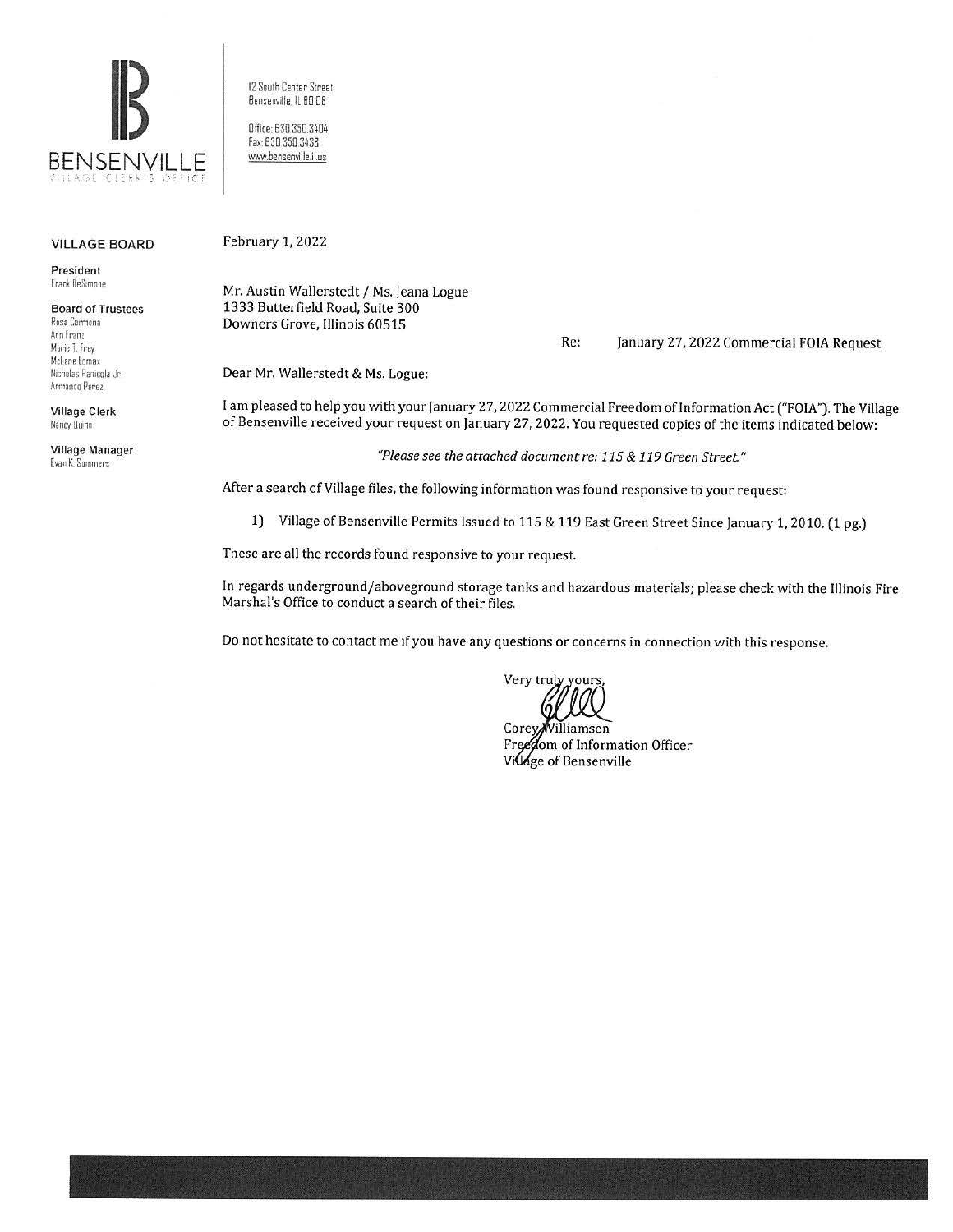

January 27, 2022

Corey Williamsen Freedom of Information Officer Village of Bensenville 12 S Center Street Bensenville, IL 60106

## **Re: FOIA Request**

11 5 and 1 19 Green St, Bensenville, Illinois

To whom it may concern:

Jacob and Hefner Associates, Inc. is performing a Due Diligence Phase I ESA on the property at 115 and 119 Green Street in Bensenville, IL. Pursuant to FOIA, I would like to request information for the property 115 and 119 Green St, Bensenville, IL with the PIN 03-13-312-002 for the following available information:

- County Clerk Records for the properties.
- Building & Zoning Original building permits, demolition permits, storage tank permits, environmental permits, septic tank and septic field information and permits, potable water well and monitoring well information, and zoning information.
- Health Department Environmental health complaints and property records regarding permits, tests, well & septic systems.
- Public Works Sewer and water permit info, maps, plans, and operational info.
- Fire & Rescue Storage tank information, hazardous material storage information, emergency spill response information, and community Right-to-Know programs under SARA Title III.

If available, please provide any other environmental records for the properties.

Sincerely,

Carne

Jeana Logue Project Engineer - Environmental Services